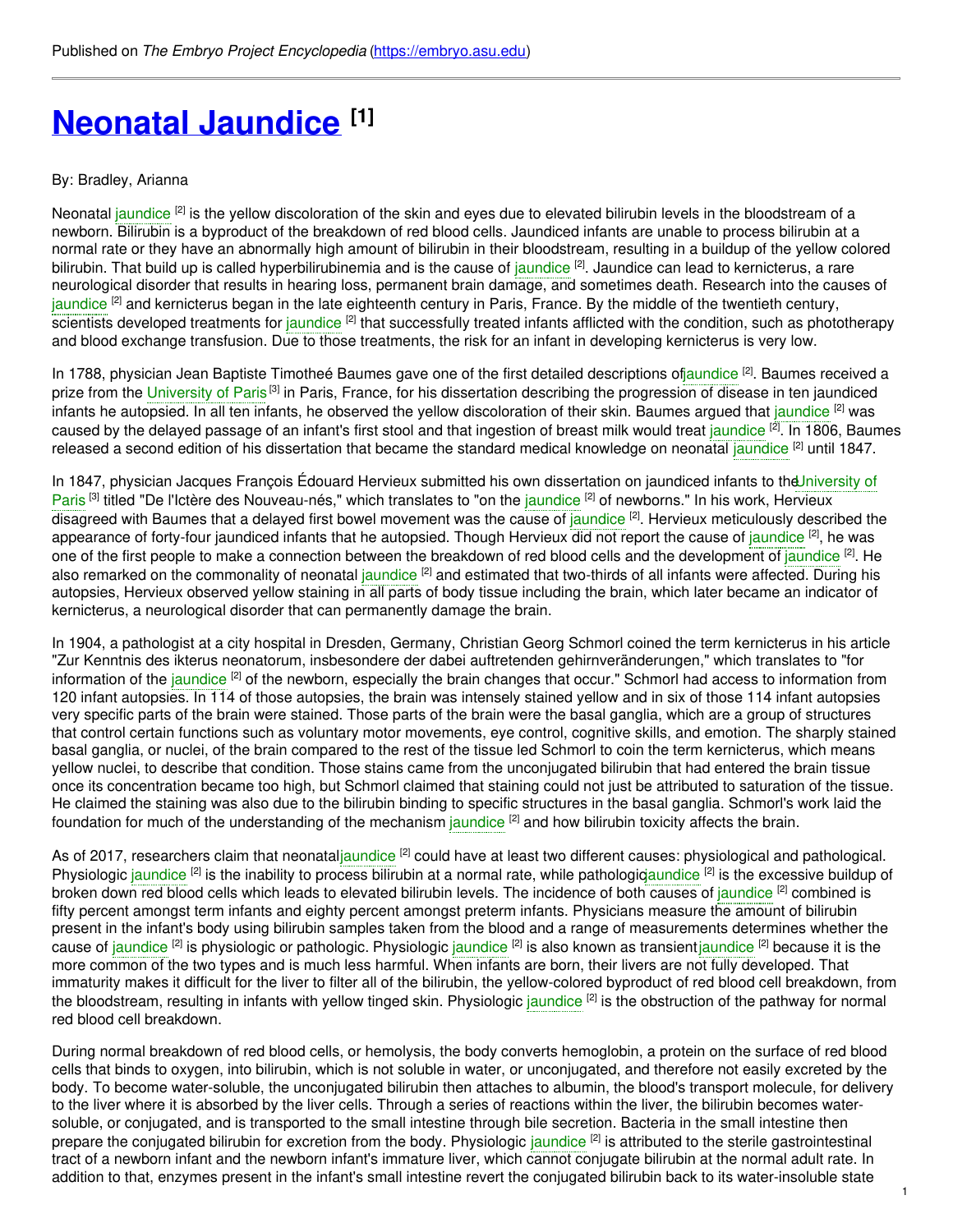and the bilirubin is reabsorbed into the bloodstream, starting the cycle again and increasing the levels of bilirubin as more unconjugated bilirubin is produced and not excreted by the body.

Physiologic [jaundice](https://embryo.asu.edu/search?text=jaundice) <sup>[2]</sup> is common in many newborns and usually appears three to four days after birth and naturally passes over the course of a few weeks as the infant's liver and small intestine matures and bilirubin levels lower to adult concentration. The average range of bilirubin levels for full-term infants with physiologic [jaundice](https://embryo.asu.edu/search?text=jaundice) <sup>[2]</sup> is 5 to 6 mg/dL of blood. When the bilirubin concentration passes 17 mg/dL, the infant's [jaundice](https://embryo.asu.edu/search?text=jaundice) <sup>[2]</sup> is no longer considered physiologic and requires physicians to identify a pathological cause.

Infants with pathologic [jaundice](https://embryo.asu.edu/search?text=jaundice) <sup>[2]</sup> are at higher risk for the onset of kernicterus than infants with physiologigaundice <sup>[2]</sup>. Pathologic [jaundice](https://embryo.asu.edu/search?text=jaundice) <sup>[2]</sup> can have several different causes. The causes include blood type incompatibility between the pregnant woman and infant, known as ABO incompatibility and Rh-factor incompatibility, and excessive red blood cell breakdown due to birth trauma. An appearance of [jaundice](https://embryo.asu.edu/search?text=jaundice) <sup>[2]</sup> within the first twenty-four to forty-eight hours of a newborn's life is indicative of pathological origins as opposed to the delayed onset of physiologic [jaundice](https://embryo.asu.edu/search?text=jaundice) <sup>[2]</sup>, which occurs on the third or fourth day. In infants present with [jaundice](https://embryo.asu.edu/search?text=jaundice) <sup>[2]</sup> within the first twenty-four to fourty-eight hours after birth, physicians must identify the cause o[fjaundice](https://embryo.asu.edu/search?text=jaundice)  $^{[2]}$  to treat the condition and prevent kernicterus.

During the early twentieth century, the most common cause of pathologic[jaundice](https://embryo.asu.edu/search?text=jaundice) [2] was *[erythroblastosis](https://embryo.asu.edu/search?text=erythroblastosis%20fetalis) fetalis [4]* , or EF. EF develops during fetal development when the antibodies of the pregnant woman attack the red blood cells of the [fetus](https://embryo.asu.edu/search?text=fetus) [5]. Some fetal red blood cells escape the <mark>[placenta](https://embryo.asu.edu/search?text=placenta) <sup>[6]</sup> and travel through the pregnant woman's bloodstream. If th[efetus](https://embryo.asu.edu/search?text=fetus) <sup>[5]</sup>'s red blood cell</mark> surface has Rh antigens on it, the woman's immunity system marks these red blood cells as foreign invaders. Subsequently, the immune system mounts an attack on those blood cells and can cross the [placenta](https://embryo.asu.edu/search?text=placenta) <sup>[6]</sup> and attack the red blood cells of the developing [fetus](https://embryo.asu.edu/search?text=fetus) <sup>[5]</sup>. That creates high levels of bilirubin in th[efetus](https://embryo.asu.edu/search?text=fetus) <sup>[5]</sup>'s blood as more red blood cells are destroyed, and the onset of hemolytic disease of the newborn at birth. With the development of Rh immunity treatments, which destroy the fetal antibodies before the pregnant woman's immune system recognized them, EF has become extremely rare. Though blood type incompatibility, which happens when the woman has type O blood and is carrying a [fetus](https://embryo.asu.edu/search?text=fetus) <sup>[5]</sup> with type A or B blood, can result in similar hemolytic diseases and hyperbilirubinemia at birth.

Other less common causes of pathologic[jaundice](https://embryo.asu.edu/search?text=jaundice) <sup>[2]</sup> are those that stem from excessive red blood cell breakdown and disorders that disrupt the bilirubin metabolism pathway. Infant trauma while passing through the birth canal can result in a collection of blood underneath the skin. The breakdown of that blood can overwhelm the infant's immature liver and GI tract due to the high red blood cell turnover rate and result in [jaundice](https://embryo.asu.edu/search?text=jaundice) <sup>[2]</sup>. Genetic causes of pathologic jaundice <sup>[2]</sup> include inherited liver and blood disorders, such as Dubin-Johnson syndrome, and the deficiency of the red blood cell enzyme glucose-6-phosphate dehydrogenase, an enzyme that assists in protecting the red blood cell from damage. Those two diseases result in a buildup of unconjugated bilirubin that can cause [jaundice](https://embryo.asu.edu/search?text=jaundice) <sup>[2]</sup> in infants.

Because pathologic [jaundice](https://embryo.asu.edu/search?text=jaundice) <sup>[2]</sup> does not resolve itself, physicians have developed treatments to prevent its development into kernicterus. In 1941, a group of pediatricians working at the Boston Children's Hospital in Boston, Massachusetts, originally developed exchange transfusion to treat infants that suffered from hemolytic disease of the newborn due to Rh-incompatibility. Exchange transfusion of the blood lowers the bilirubin levels in infants by half of the original amount. Physicians insert one or two catheters into a vein located in the infant's abdomen, called the [umbilical](https://embryo.asu.edu/search?text=umbilical%20vein) vein<sup>[7]</sup>, remove small amounts of the infant's blood, and then subsequently replace it with donor blood. While the procedure occurs, physicians periodically measure the bilirubin level to ensure the infant's bilirubin levels are not rising during the transfusion. The infant continues to receive transfusions until double the amount of infant's blood volume is removed. Sometimes infants require two exchange transfusions to effectively lower the infant's bilirubin level. Complications from exchange transfusion include infection, blood clots in the vein leading to the liver, and high platelet count in the blood. Due to those potential complications, physicians tend to use exchange transfusion only if phototherapy treatment is not effective. Physicians will also use exchange transfusion if it is likely that the infant's serum bilirubin level will reach 25 md/dL within the next twenty-four hours. At that point, the infant is at a high risk of receiving brain damage from the bilirubin because it becomes toxic to the brain at that level.

Phototherapy, which uses light wavelengths to breakdown the bilirubin into a water-soluble byproduct that is much easier for the infant's immature liver to filter and excrete from the body, has largely replaced exchange transfusion. Physician Richard Cremer in the UK first described the use of phototherapy to treat [jaundice](https://embryo.asu.edu/search?text=jaundice) <sup>[2]</sup> in his 1958 article "Influence of Light on the Hyperbilirubinemia of Infants." Such a treatment did not become popular in the US until 1968, when Jerold Lucey and other pediatricians at the University of Vermont in Burlington, Vermont, published their own findings regarding the use of phototherapy to treat [jaundice](https://embryo.asu.edu/search?text=jaundice)d infants. Since the 1970s, phototherapy has been the standard of care for infants with pathologic jaundice <sup>[2]</sup> in the US. Standard phototherapy uses eight white fluorescent light bulbs placed over an apparatus containing the infant. Nurses or physicians place infants under the light with as much skin surface area as possible exposed. The duration of the session depends on the severity of the [jaundice](https://embryo.asu.edu/search?text=jaundice) <sup>[2]</sup> and the [gestation](https://embryo.asu.edu/search?text=gestation) <sup>[8]</sup> age of the infant. According to the American Academy of Pediatrics, physicians should use intensive phototherapy on full-term and near-term infants that have a total serum bilirubin level greater than 20 mg/dL. Performed correctly, phototherapy decreases the serum bilirubin levels by as much as thirty to forty percent. Phototherapy treatment is the least invasive treatment for neonatal [jaundice](https://embryo.asu.edu/search?text=jaundice) <sup>[2]</sup>, but if the infant's bilirubin levels continue to rise even with intensive phototherapy treatment, physicians must perform an exchange transfusion of the infant's blood as soon as possible.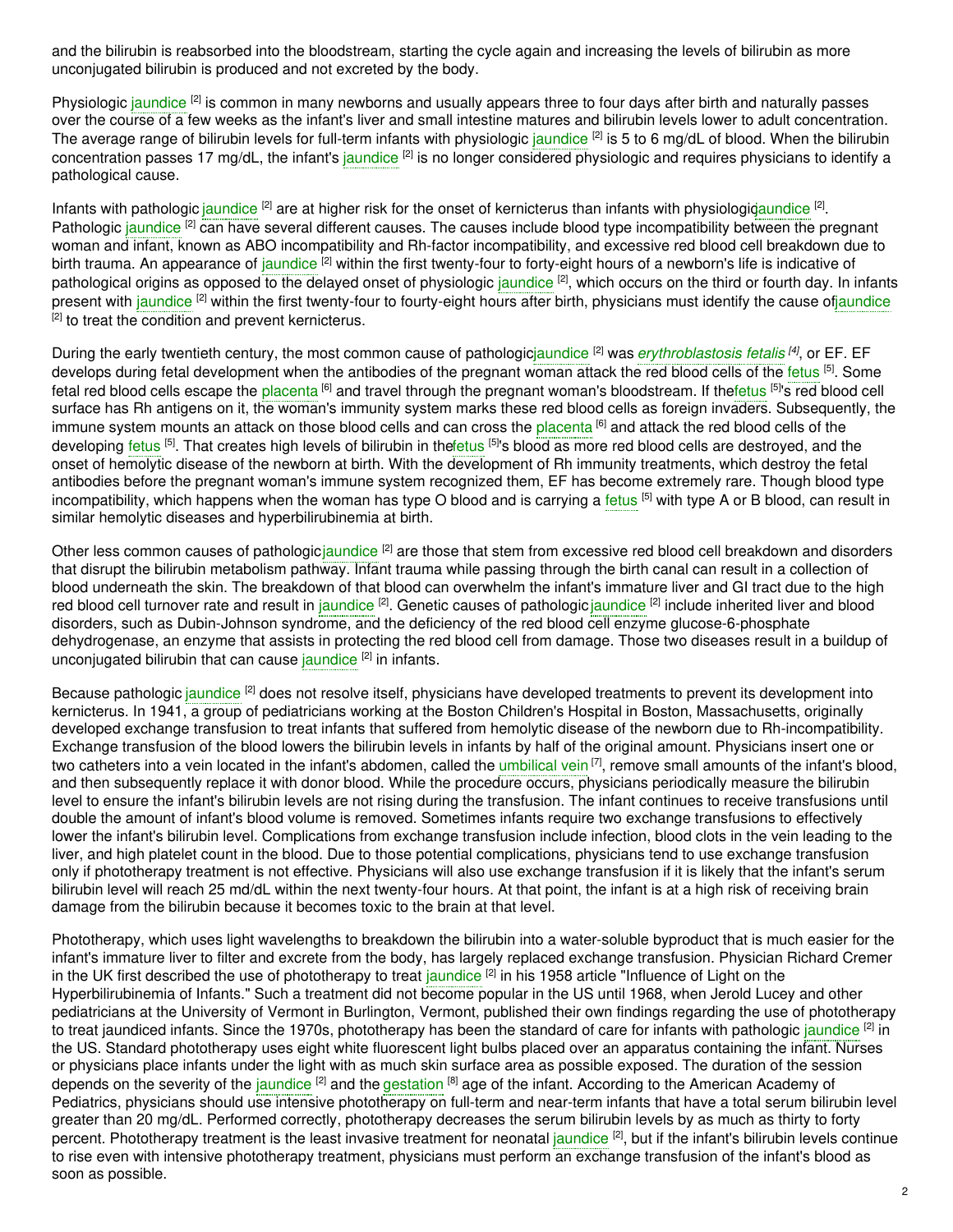Throughout the 1950s until the 1980s in the US, pediatricians aggressively treated both physiologic and pathologiq<mark>aundice <sup>[2]</sup>.</mark> In 1992, physicians Thomas Newman and Jeffrey Maisels published an article in the journal *Pediatrics* that recommended a less aggressive treatment approach to term infants with elevated bilirubin levels from physiologic [jaundice](https://embryo.asu.edu/search?text=jaundice) <sup>[2]</sup>. At that time, women were having shorter hospital stays after delivery than they had been in the past. As of 2017, physicians generally discharge a woman within forty-eight hours after a vaginal birth compared to the three to four day hospital stays of earlier decades. Serum bilirubin levels peak three to five days after an infant's birth, so if the infant and woman are discharged within forty-eight hours, the onset of [jaundice](https://embryo.asu.edu/search?text=jaundice) <sup>[2]</sup> occurs after discharge. According to Maisels in a later article, the unintended consequence of early discharge resulted in the reemergence of kernicterus because physicians did not follow up with the discharged infants early enough to check for onset of [jaundice](https://embryo.asu.edu/search?text=jaundice) <sup>[2]</sup>. By the time sick infants came to the hospital, their bilirubin levels were extremely high and the infants were become affected by kernicterus.

To combat the increase of infants affected with kernicterus, in 2004 the American Academy of Pediatrics published strict guidelines for the management of potential infant hyperbilirubinemia. Before discharge, every infant should be assessed for the risk of developing elevated bilirubin levels. Those risk factors include the presence of [jaundice](https://embryo.asu.edu/search?text=jaundice) <sup>[2]</sup> within the first twenty-four hours after birth, hemolytic disease, prominent bruising on the infant's body, and whether the infant's sibling was jaundiced after their birth. All infants should have a follow up assessment within three days after discharge from the hospital regardless of the presence of hyperbilirubinemia risk factors in the infant. The presence of risk factors in an infant at discharge determines the timing and frequency of subsequent physician assessments.

# **Sources**

- 1. Akobeng, Anthony K. "Neonatal Jaundice." *American Family Physician* 71 (2005): 947–8.
- 2. American Academy of Pediatrics. "Management of Hyperbilirubinemia in the Newborn In 35 or More Weeks of Gestation" *Pediatrics* 114 (2004): 297-316. <http://www.ncbi.nlm.nih.gov/pubmed/15231951> [9] (Accessed April 11, 2016).
- 3. Baumes, Jean Baptiste Thimoteé. *Treatise on Icterus or Jaundice of Newborn Infants*. Paris: Chez Méquignon L'aîné; 1806. <http://www.neonatology.org/classics/baumes/baumes.pdf> <sup>[10]</sup> (Accessed April 11, 2016).
- 4. Cremer, Richard J., P.W. Perryman, and D.H. Richards "Influence of Light on the Hyperbilirubinaemia of Infants."*The Lancet* 271 (1958): 1094–7.
- 5. Dennery, Phyllis A., Daniel Seidman, and David Stevenson. "Neonatal Hyperbilirubinemia."*New England Journal of Medicine* 344 (2001): 581–90.
- 6. Diamond, Louis K. "Historic Perspective on 'Exchange Transfusion'."*Vox sanguinis* 45 (1983): 333–5.
- 7. Hervieux, Jacques. "De L'ictere des Nouveau-nes." Thesis, [University](https://embryo.asu.edu/search?text=University%20of%20Paris) of Paris<sup>[3]</sup>, 1847.
- 8. Hansen, Thor. "Pioneers in the Scientific Study of Neonatal Jaundice and Kernicterus." *Pediatrics* 106 (1999):15, <http://www.neonatology.org/pdf/jaundice.pdf><sup>[11]</sup> (Accessed April 11, 2016).
- 9. Lucey, Jerold F. "Changing Concepts Regarding Exchange Transfusions and Neonatal Jaundice."*Clinical Obstetrics and Gynecology* 14 (1971): 586–93.
- 10. Maisels, Jeffrey M. "Neonatal Jaundice." *Pediatrics in Review* 27 (2006): 443–54.
- 11. Maisels, Jeffrey M. "What's in a Name? Physiologic and Pathologic Jaundice: The Conundrum of Defining Normal Bilirubin Levels in the Newborn." *Pediatrics* 118 (2006): 805–7.
- 12. Newman, Thomas J., and Maisels, Jeffrey. "Evaluation and Treatment of Jaundice in the Term Newborn: A Kinder, Gentler, Approach." *Pediatrics* (1992): 809–18.
- 13. Schmorl, Christian Georg. "For Information of the Jaundice of the Newborn, Especially the Brain Changes that Occur." *Verhandlungen der Deutschen Gesellschaft für Pathologie*6 (1904) 109–15.

Neonatal jaundice is the yellow discoloration of the skin and eyes due to elevated bilirubin levels in the bloodstream of a newborn. Bilirubin is a byproduct of the breakdown of red blood cells. Jaundiced infants are unable to process bilirubin at a normal rate or they have an abnormally high amount of bilirubin in their bloodstream, resulting in a buildup of the yellow colored bilirubin. That build up is called hyperbilirubinemia and is the cause of jaundice. Jaundice can lead to kernicterus, a rare neurological disorder that results in hearing loss, permanent brain damage, and sometimes death. Research into the causes of jaundice and kernicterus began in the late eighteenth century in Paris, France. By the middle of the twentieth century, scientists developed treatments for jaundice that successfully treated infants afflicted with the condition, phototherapy and blood exchange transfusion, due to these treatments, the risk for an infant in developing kernicterus is very low.

# **Subject**

[Jaundice,](https://embryo.asu.edu/library-congress-subject-headings/jaundice-neonatal) Neonatal <sup>[12]</sup> [Hyperbilirubinemia,](https://embryo.asu.edu/library-congress-subject-headings/baumes-j-b-t-jean-baptiste-timothee-1756-1828) Neonatal <sup>[13]</sup> Icterus [neonatorum](https://embryo.asu.edu/library-congress-subject-headings/icterus-neonatorum) <sup>[14]</sup> Baumes, J. B. T. (Jean Baptiste Timothee), 1756-1828 <sup>[15]</sup> [Erythroblastosis](https://embryo.asu.edu/library-congress-subject-headings/erythroblastosis-fetalis) fetalis <sup>[16]</sup> [Phototherapy](https://embryo.asu.edu/library-congress-subject-headings/phototherapy) <sup>[17]</sup> [Children's](https://embryo.asu.edu/library-congress-subject-headings/childrens-hospital-medical-center-boston-mass) Hospital Medical Center (Boston, Mass.) <sup>[18]</sup> [Maisels,](https://embryo.asu.edu/library-congress-subject-headings/maisels-m-jeffrey) M. Jeffrey <sup>[19]</sup> [Lucey,](https://embryo.asu.edu/library-congress-subject-headings/lucey-jerold-f) Jerold F. <sup>[20]</sup> [Bilirubin](https://embryo.asu.edu/library-congress-subject-headings/bilirubin) <sup>[21]</sup> Exchange [Transfusion,](https://embryo.asu.edu/medical-subject-headings/exchange-transfusion-whole-blood) Whole Blood <sup>[22]</sup> [Kernicterus](https://embryo.asu.edu/medical-subject-headings/kernicterus) <sup>[23]</sup>

# **Topic**

[Disorders](https://embryo.asu.edu/topics/disorders)<sup>[24]</sup>